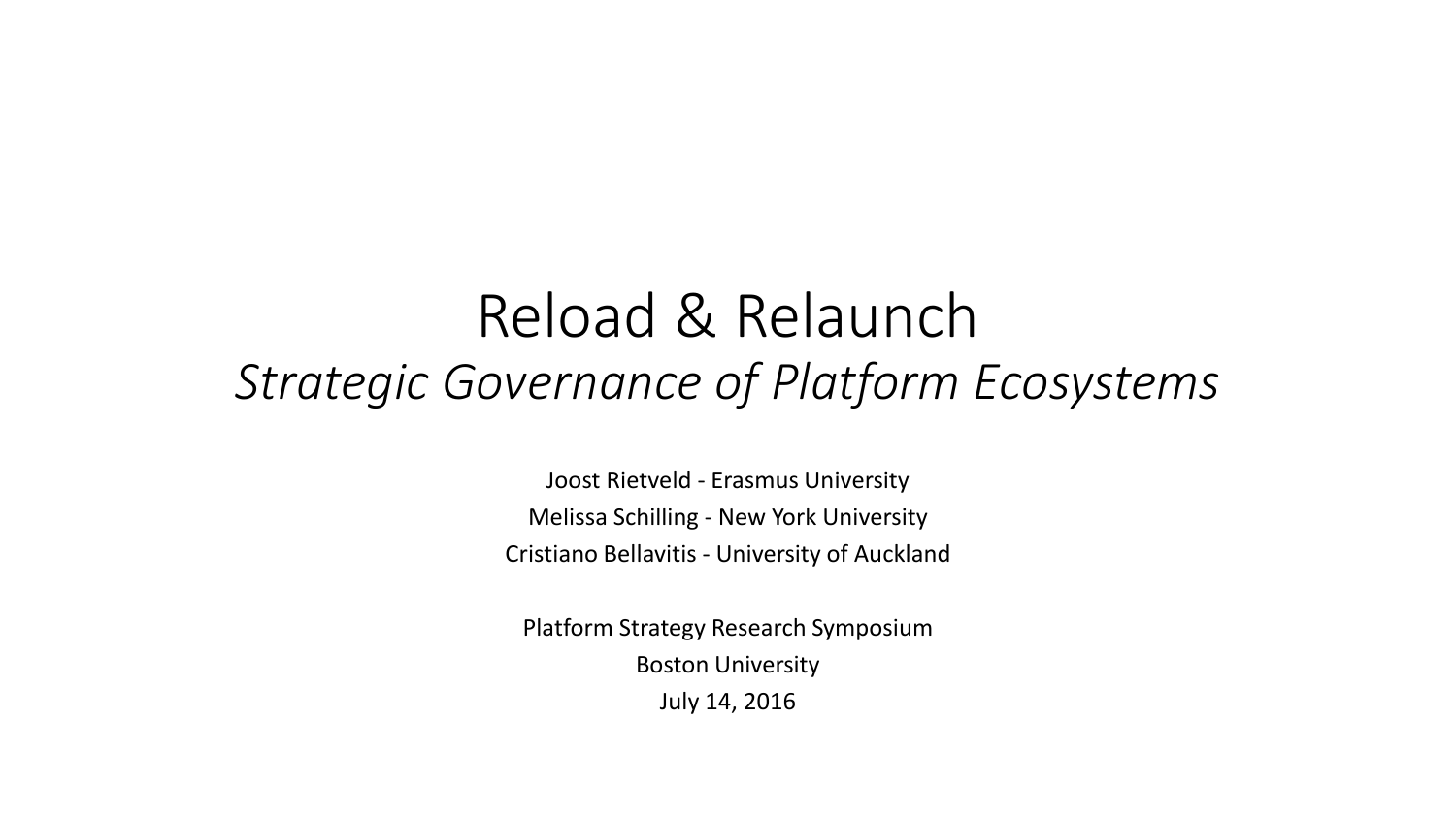# Platform Governance

- Platforms owners can increase the *value created* by the platform ecosystem, and increase the amount of that *value that they capture* by regulating the participation, incentives, and coordination between third-party platform actors (Hagiu, 2014), e.g.,
	- Steering customers to particular products, e.g., Apple's recent paid search ads, related search suggestions
	- Controlling depth, range and quality of ecosystem, e.g., Nintendo's famous console entry and quality control policies
	- Promoting and incentivizing particular complements, e.g., Kiva's implementation of Social Performance Badges for MFI's
- Research suggests the importance of strategic governance (Boudreau & Hagiu, 2009; Eisenmann, Parker & Van Alstyne, 2009; Schilling, 2009), yet there has been limited empirical work (Wareham, Fox & Giner, 2014)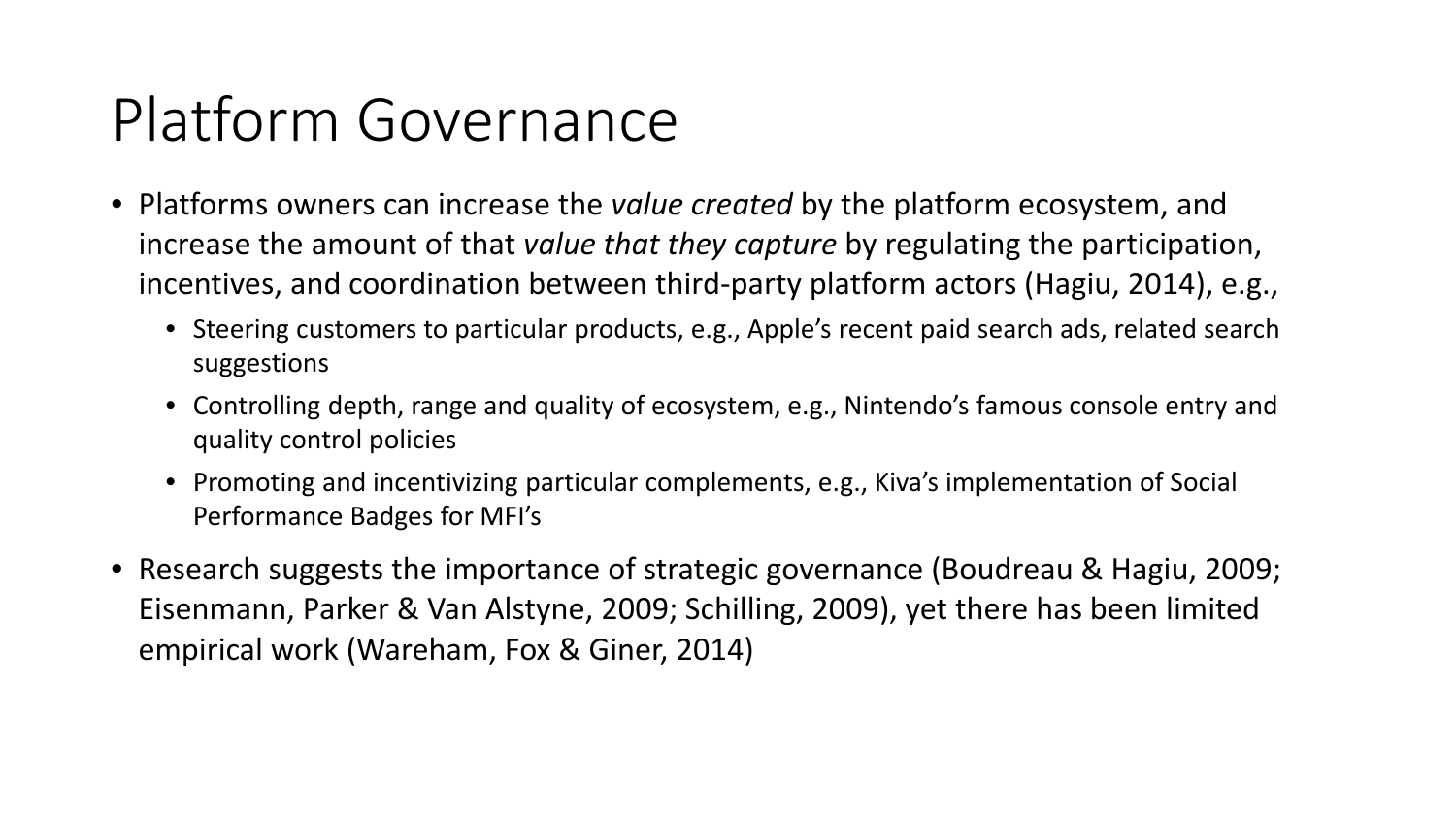#### Value Creation and Capture in Platform Ecosystems

- A platform owner wishes to increase the value of the overall ecosystem it governs (*value creation*), and its ability to extract value from that ecosystem itself (*value capture*) (Brandenburger & Stuart, 1996)
- *Value creation* in platform markets:
	- Platform functionality (e.g. Schilling, 2003)
	- Size and composition of installed base (e.g. Ohashi, 2003)
	- Depth and breadth of complements (e.g. Nair, Chintagunta & Dubé, 2004)
	- Functionality of complements and fit with platform (e.g. Binken & Stremersch, 2009)
- *Value capture* in platforms markets:
	- Bargaining power of complementors (e.g. Johns, 2006)
	- Marginal value of joining platform to complements (e.g. Venkatraman & Lee, 2004)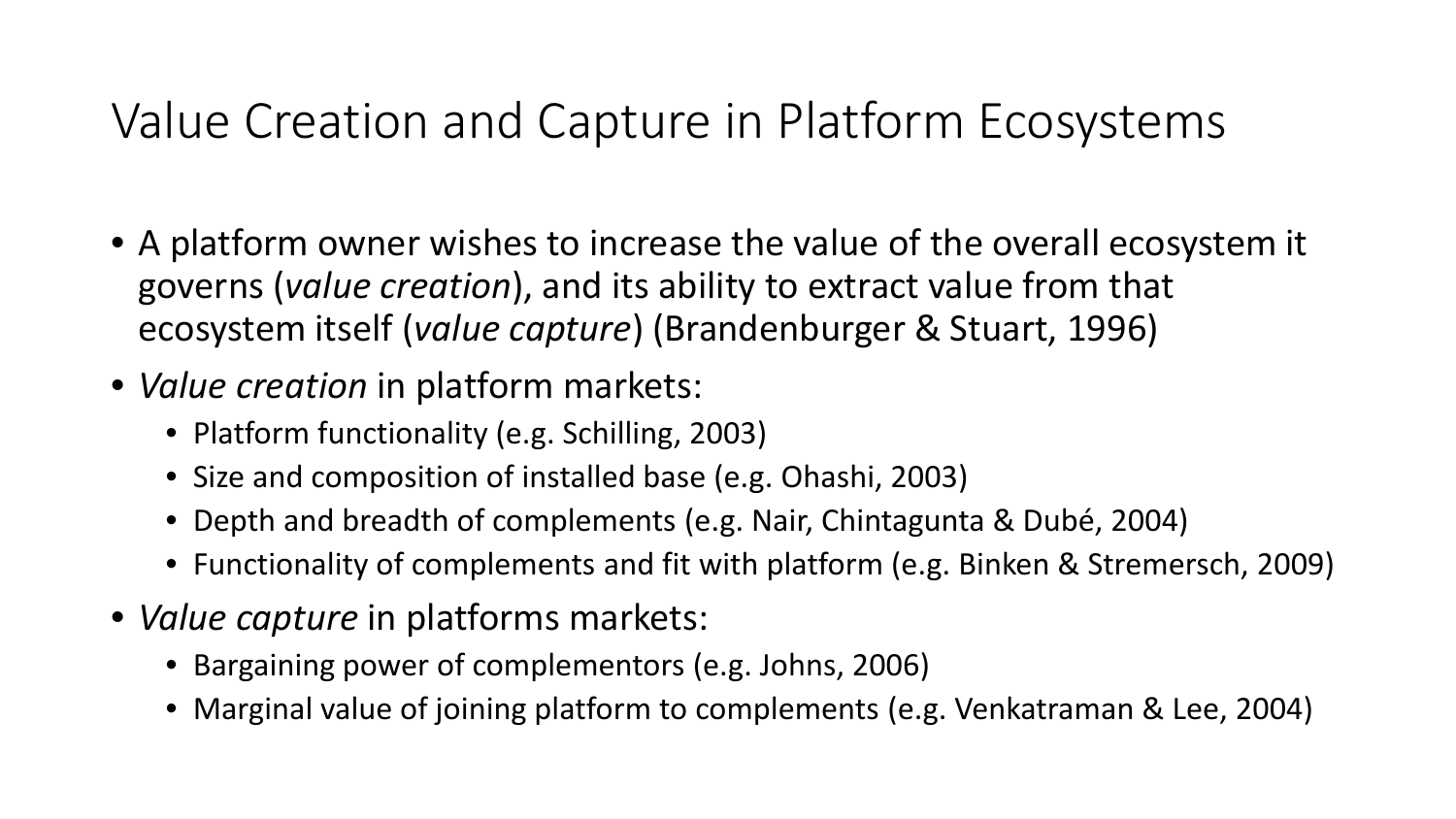#### Complement Value is Not Independent of the Platform

- Platforms can affect complements' value in myriad ways:
	- *Positively*: features/endorsements, category exclusivity, sponsoring, …
	- *Negatively*: competing with complements, platform exclusivity, design, …
- Platforms' value enhancing efforts are likely to be non-linear:
	- Poorly designed complements cannot be turned into 'stars'
	- But diminishing returns are also likely to set in (Adner & Zemsky, 2006)
- Extremely popular complements boost the overall value created by the platform, yet these complementors are in a better position to extract more value for themselves by negotiating better terms and resisting exclusivity  $\rightarrow$  reduces platform's value capture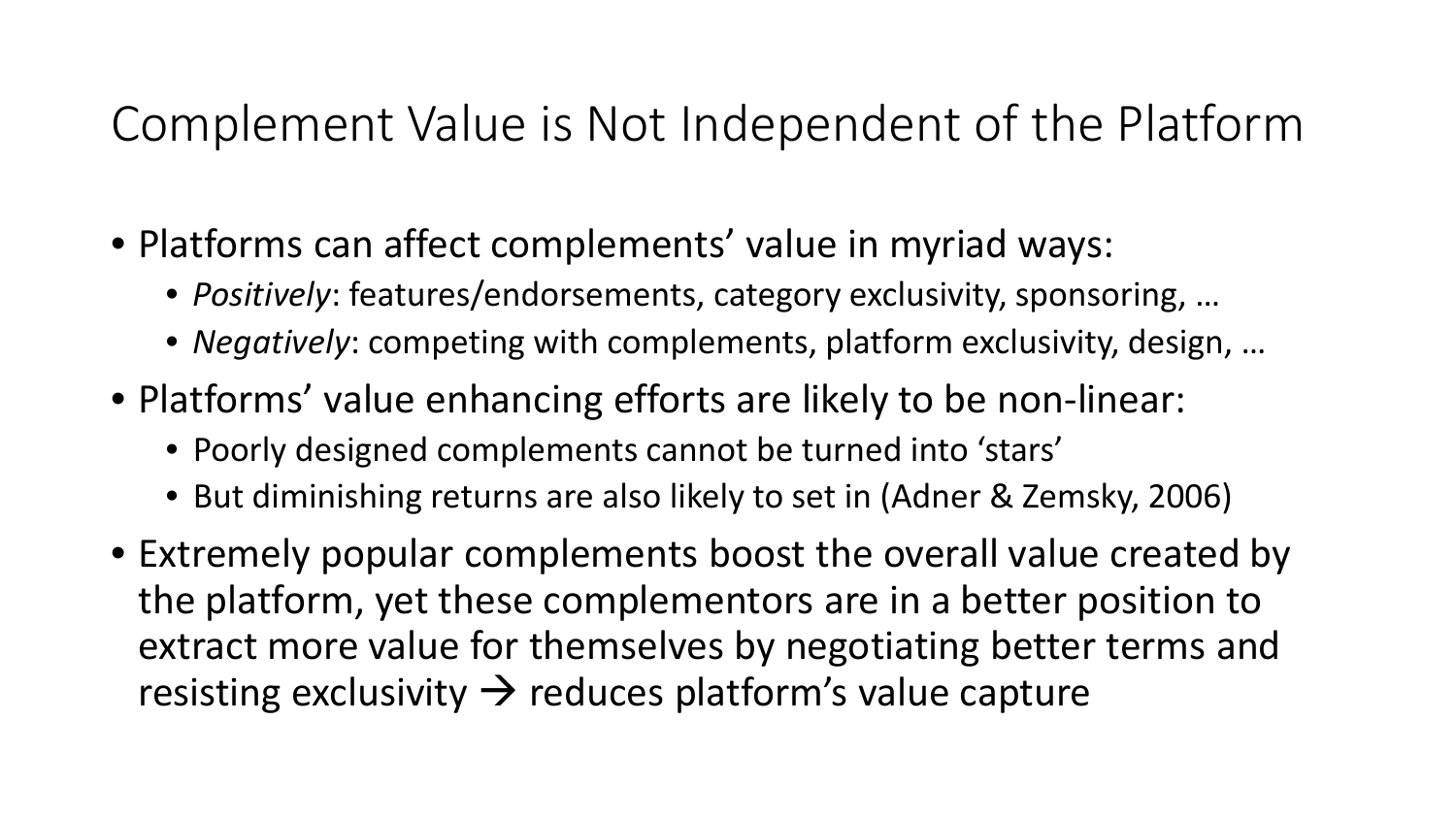

Value creation relationships Value capture relationships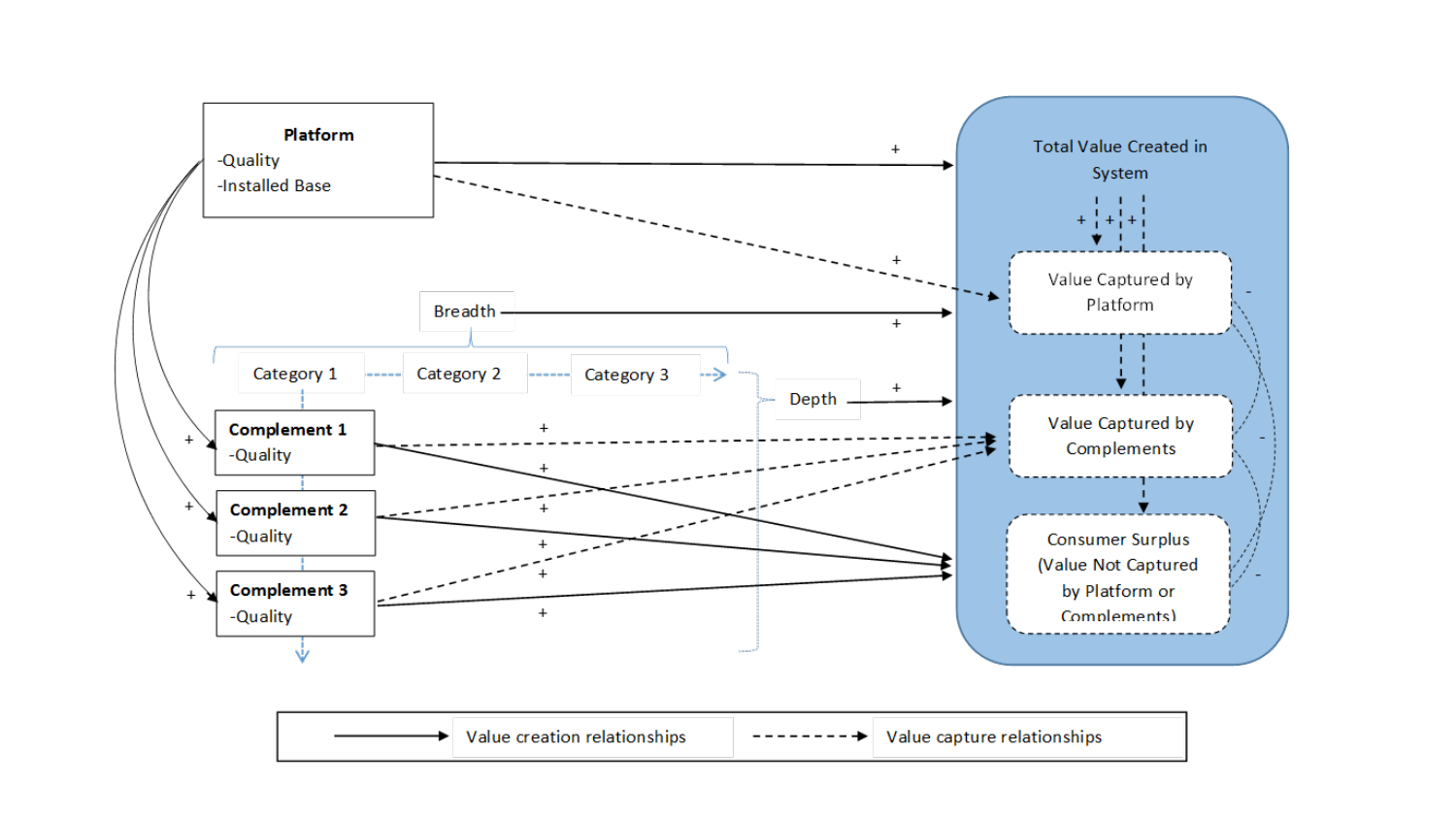#### Research Questions

*How do platform owners choose the complements in which to invest? Which complements benefit most by the platform's investment? Do temporal dynamics influence these payoffs?*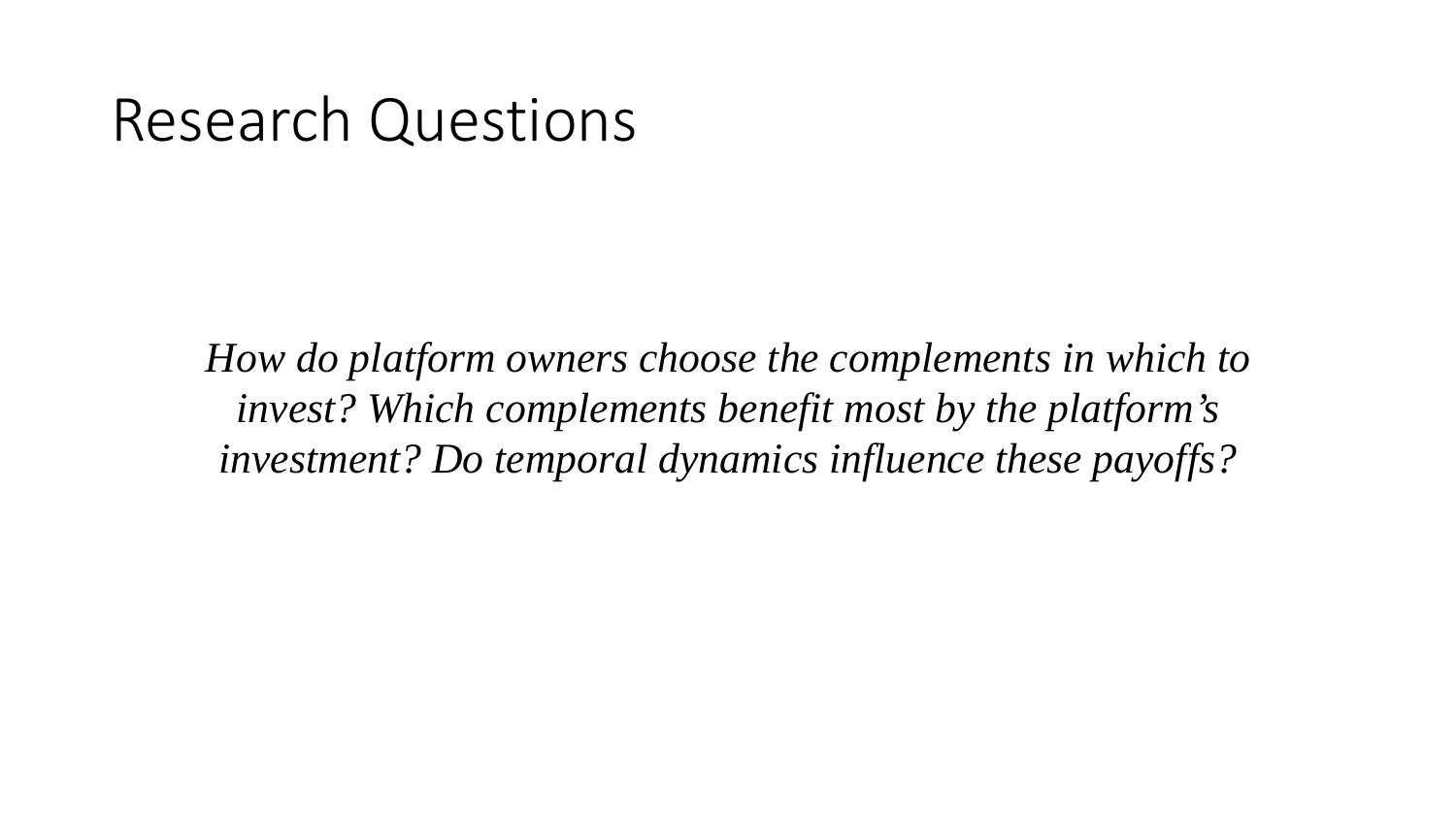### Selective Promotion of Complements

- In many platform ecosystems, one of the primary ways the platform owner promotes individual complements is through endorsements:
	- App features by Apple and Google (e.g. *Editors' Pick*)
	- Social performance badges for MFI's by Kiva (e.g. *Fighting Poverty*)
	- Official playlists by Spotify (e.g. *Discover Weekly*)
	- Endorsed video game re-releases by Sony and Microsoft (e.g. *Platinum*)
- Platform endorsements create value through enhanced discoverability in crowded markets and signaling of value
- Endorsements are cheap but too many endorsements runs the risk of dilution and may have reputational consequences for platform owner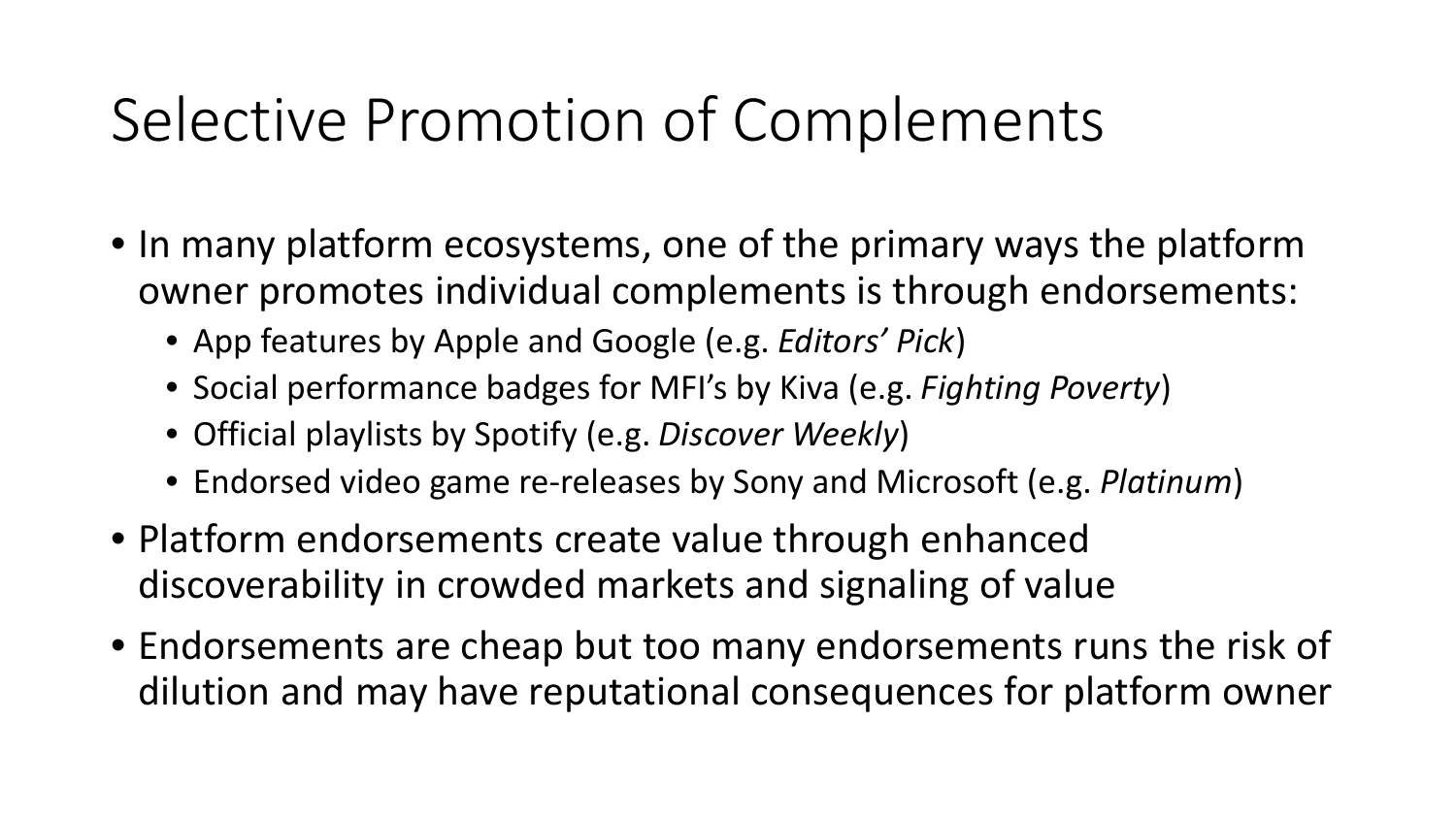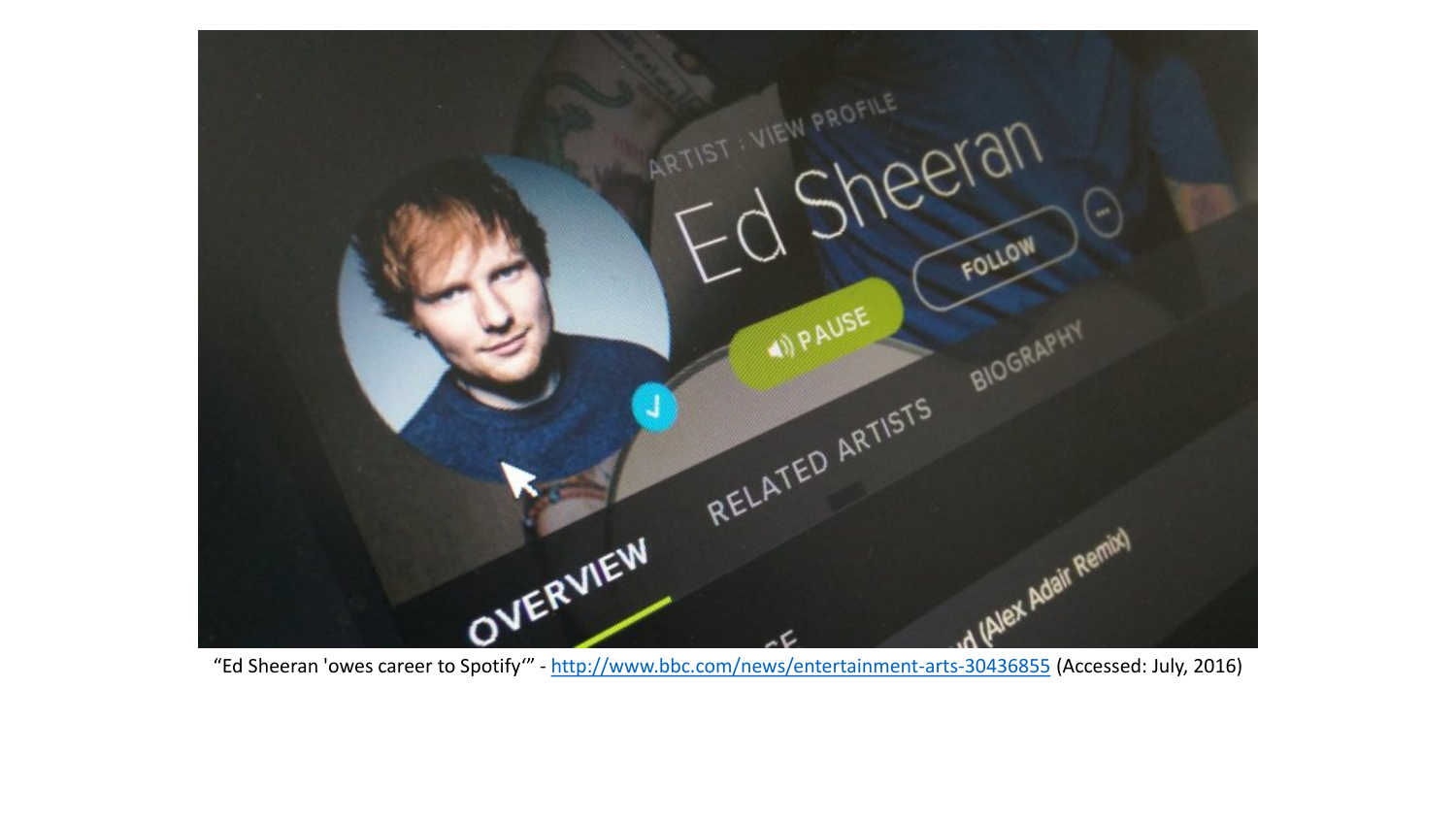## Strategic Selection of Complements

- Endorsement must be a legitimate and useful signal of quality  $\rightarrow$ 
	- *Hypothesis 1: Platform owners will be more likely to endorse complements that experts have assessed as being of exceptional quality.*
- However, arguments about both unlocking latent star potential and bargaining power suggest endorsements will target the not-yet-stars  $\rightarrow$ 
	- *Hypothesis 2: Platform owners will be more likely to endorse complements that have demonstrated superior initial sales performance but are not yet market leaders.*
- Platform owner is also managing overall value of ecosystem through depth and breadth of complements pool  $\rightarrow$ 
	- *Hypothesis 3: Platform owners will be more likely to endorse complements in high- value categories in which the platform owner does not already have a top-selling complement.*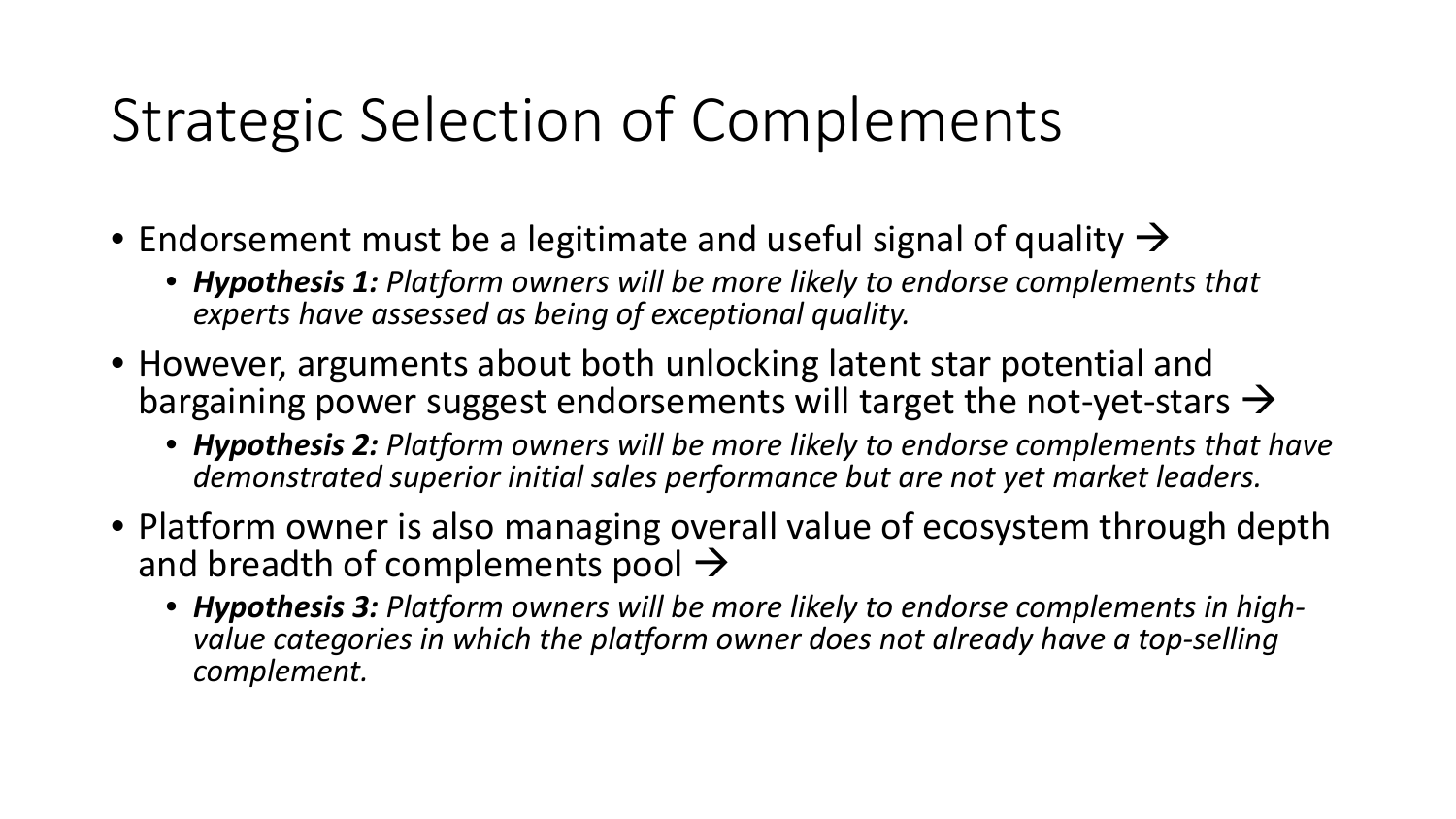## Strategic Selection of Complements

- To identify complements with "star potential" need sales and review data, yet platform also wishes to endorse early in cycle if possible because captures more revenue this way  $\rightarrow$ 
	- *Hypothesis 4: Platform owners will be more likely to endorse complements that were launched early in the platform lifecycle.*
- Endorsing multi-homing complements helps to create value for competing platforms and bolsters a complements that has bargaining power to capture value  $\rightarrow$ 
	- *Hypothesis 5: Platform owners will be more likely to endorse complements that are exclusive to their platform.*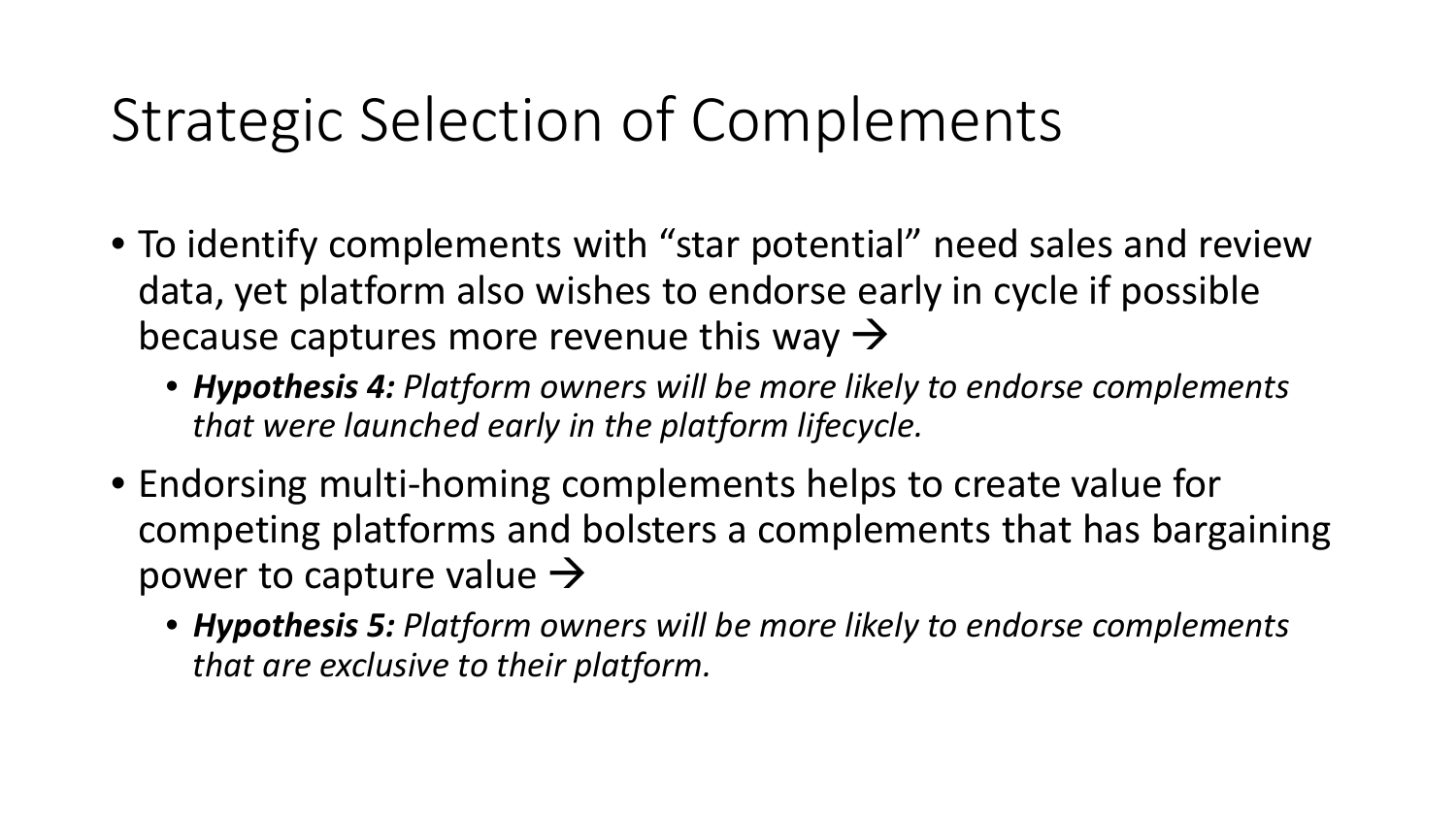#### 'IF YOU LIKE...' ARE BENEFICIAL FEATURED CATEGORIES

Average Download Increase per Category, Apple App Store, U.S.

| Category                | Start Date of the<br>Feature | End Date of the<br>Feature | Average<br>Download<br>Growth | Example App    |
|-------------------------|------------------------------|----------------------------|-------------------------------|----------------|
| If You Like Candy Crush | 14/02/2014                   | 20/02/2014                 | 279%                          | Puzzle Craft   |
| If You Like Minecraft   | 21/02/2014                   | 27/02/2014                 | 175%                          | Tiny Tower     |
| If You Like The Room-   | 28/02/2014                   | 06/03/2014                 | 255%                          | The Silent Age |
| If You Like Badland.    | 07/03/2014                   | 13/03/2014                 | 395%                          | Sea Stars      |

"Apps featured by Apple or Google get 6 times the downloads and 9 times the revenue – or nothing." [www.venturebeat.com](http://www.venturebeat.com/) (Accessed: April, 2015)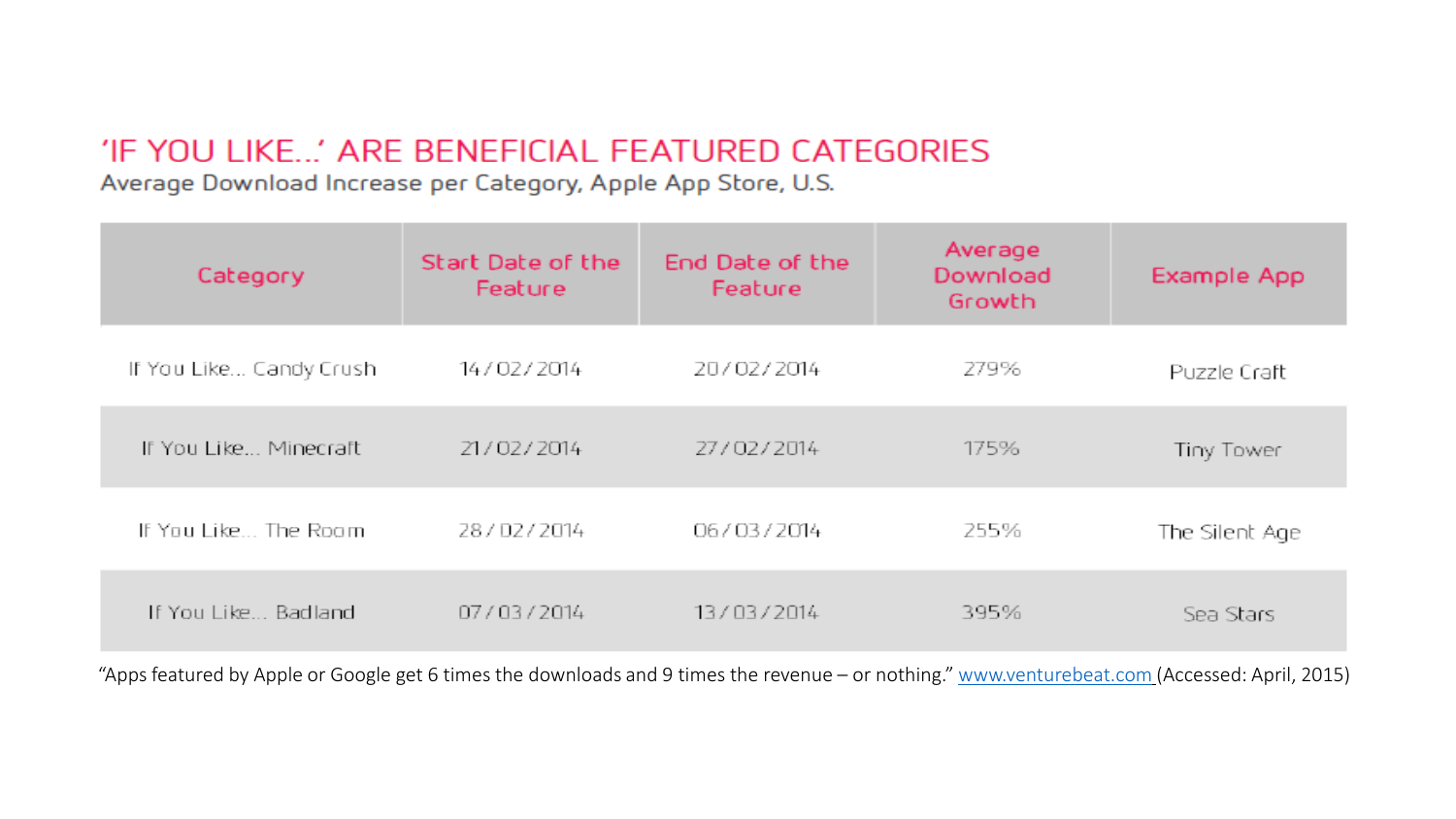#### Endorsement Outcomes

- Endorsement sends signal of quality this is particularly valuable for the mass market of 'light' consumers  $\rightarrow$ 
	- *Hypothesis 6: An endorsement by the platform owner will positively influence the sales performance of a complement.*
- There is more value to be unlocked in a complement that has great reviews but isn't yet a top seller  $\rightarrow$ 
	- *Hypothesis 7: Complements that have exceptional quality but not superior sales performance will experience greater sales increases subsequent to endorsement than those with superior performance or low quality.*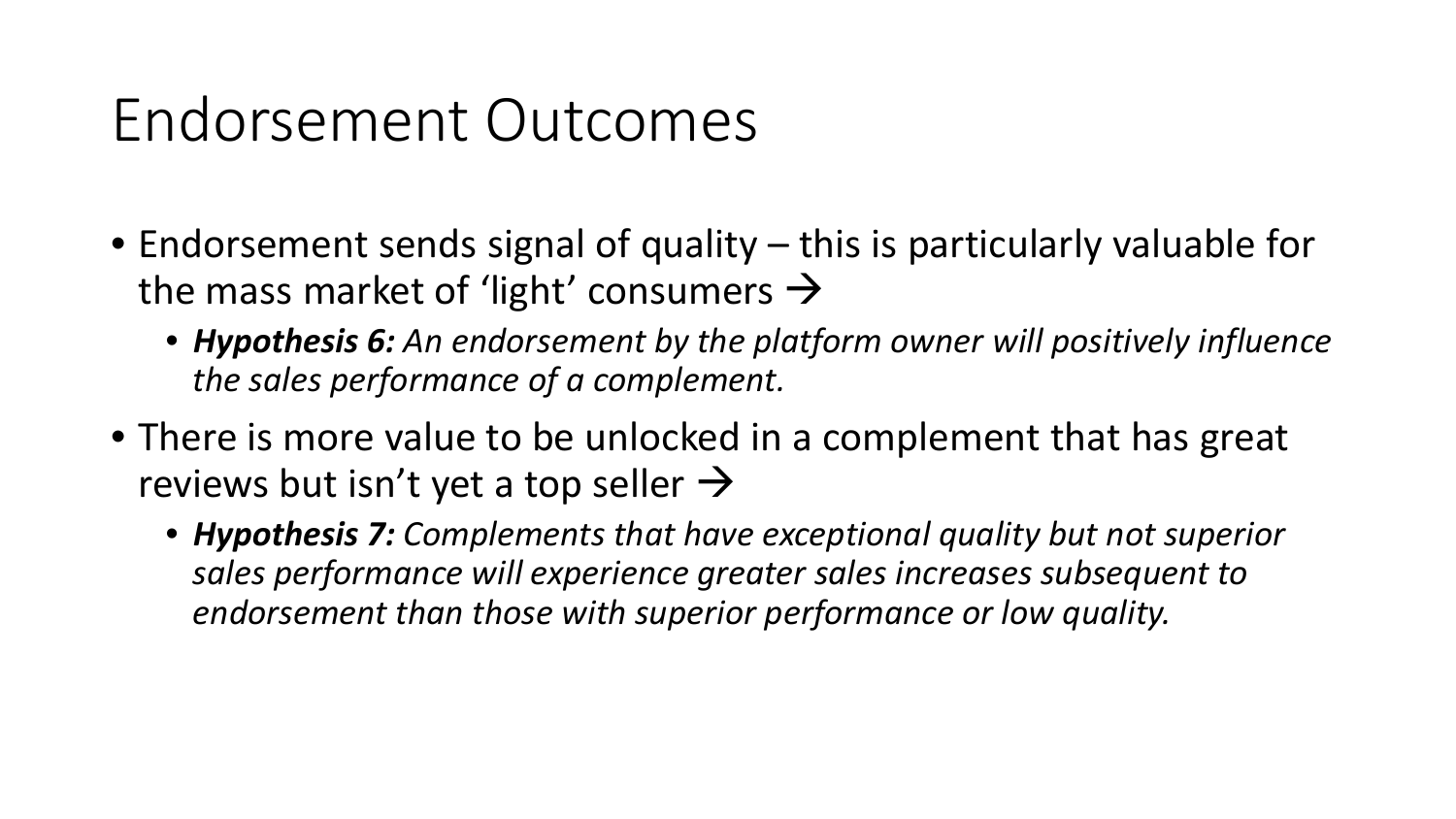### Endorsement Outcomes

- There are competing arguments for the timing of an endorsement
- Complements typically generate most attention at, or shortly after, launch, and complement sales tend to be highest in first weeks after launch  $\rightarrow$  early endorsement might be able to amplify
	- *Hypothesis 8a: Complements that receive an endorsement earlier in their lifecycle will reap greater sales increases.*
- Later endorsement might be better able to tap customer segments that adopt the platform later; and later adopters are more reliant upon endorsements as quality signals  $\rightarrow$ 
	- *Hypothesis 8b: Complements that receive endorsements later in their lifecycle will reap greater sales increases.*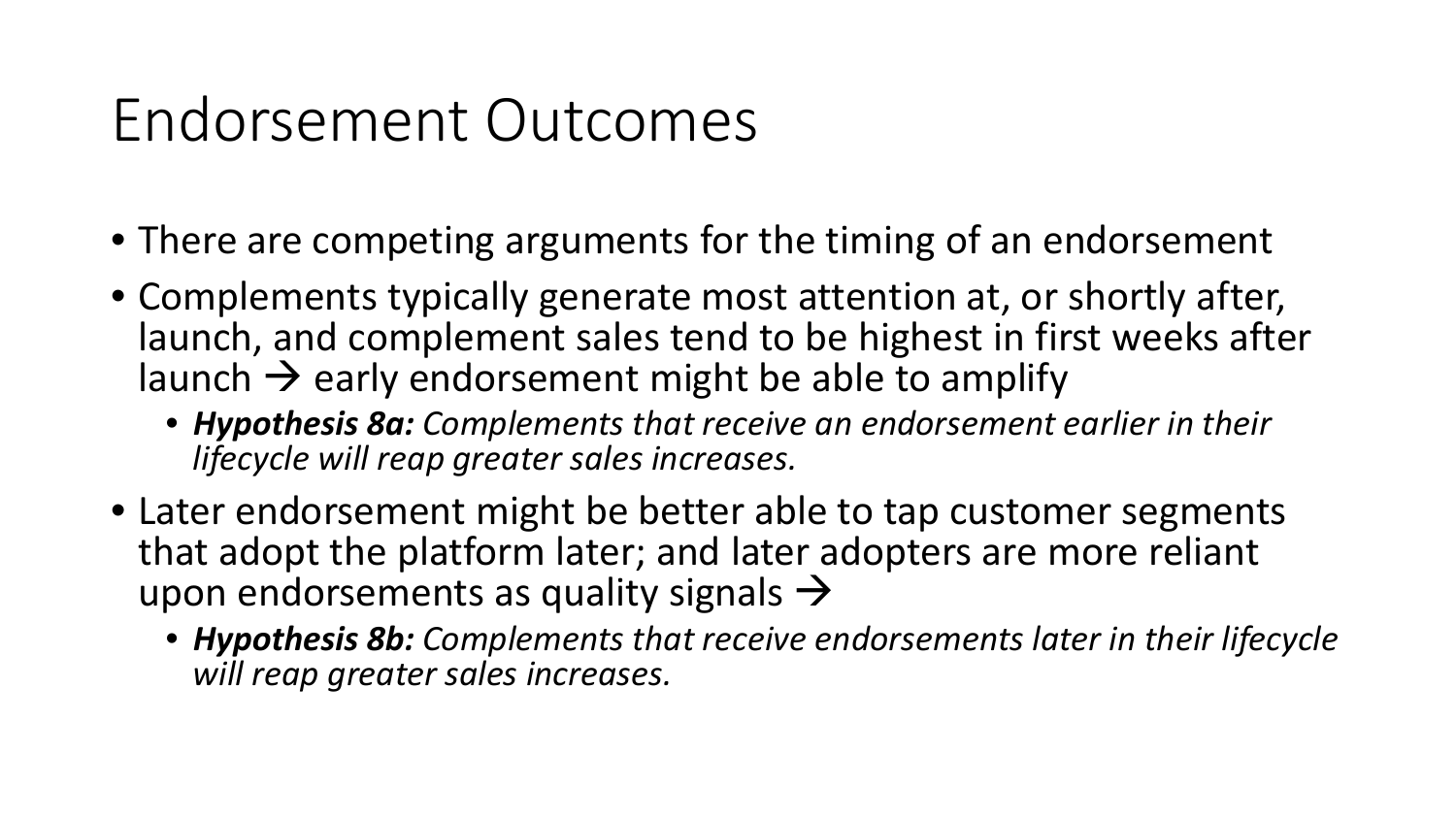#### Data: Platform Endorsed Re-Releases



#### **Endorsed Re-Releases in Console Video Games**

- Console video games as canonical example of MSP
- Sony PlayStation 3 and Microsoft Xbox 360
- Focus on EU mkt, endorsements more common
- Re-launch fraction ( $\approx$ 10%) of most popular titles
	- Sony = "*Platinum: The Best of PlayStation 3*"
	- Microsoft = "*Classics: Best Seller Awarded*"
- Selection by platform owner contingent on meeting EU sales-threshold and time on market



- Longitudinal data (game-platform-week) of 475 PS3 and 536 Xbox360 games in the UK (2007-2011)
- 65 PlayStation Platinum (14%) and 68 Xbox Classics (13%) games
- UK sales data include 90% of all retail transactions (both brick-and-mortar and online)
- Additional data from Metacritic (for quality) and VGChartz (for EU sales data)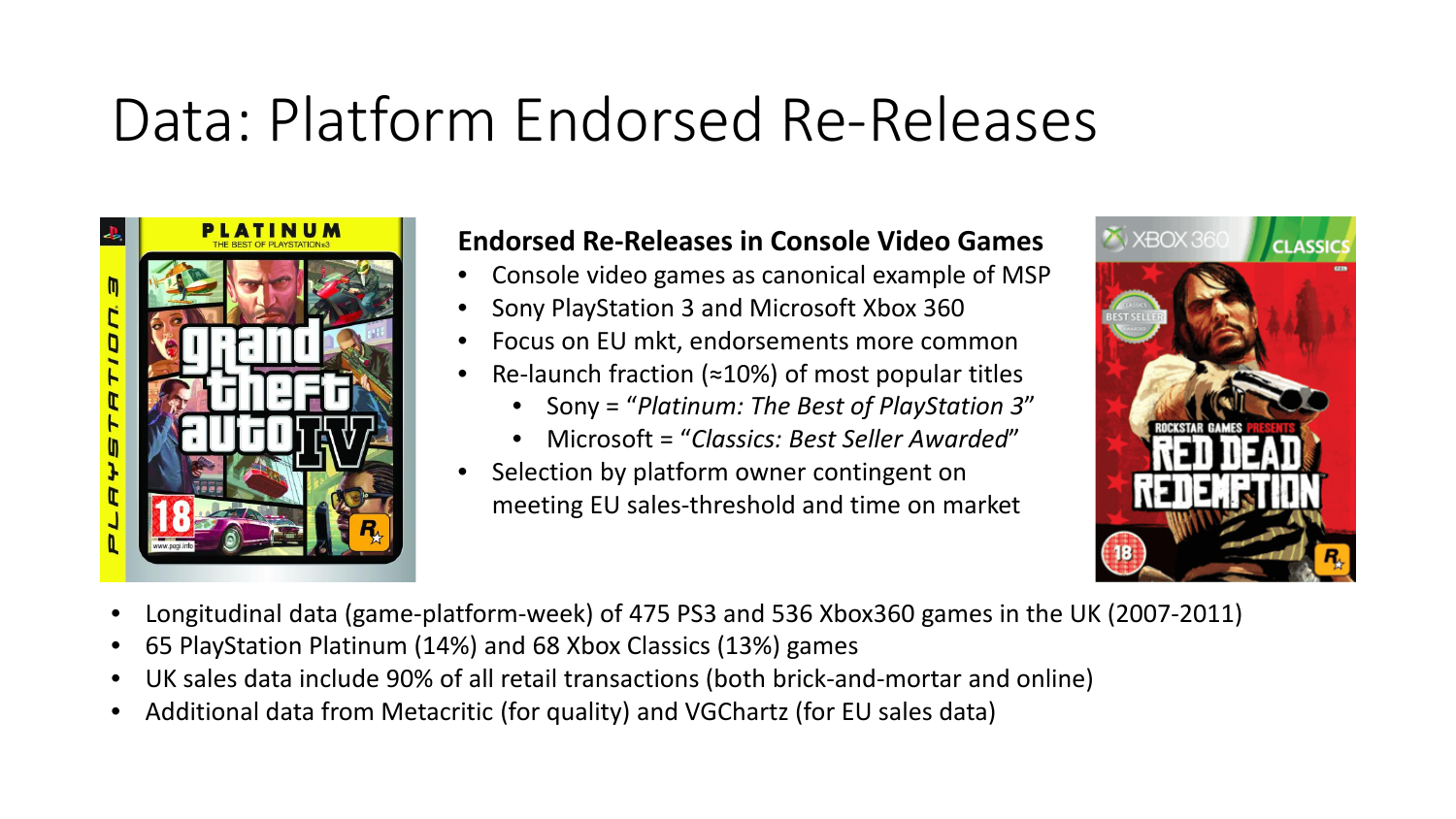#### Sales: *Uncharted: Drake's Fortune* (PS3)

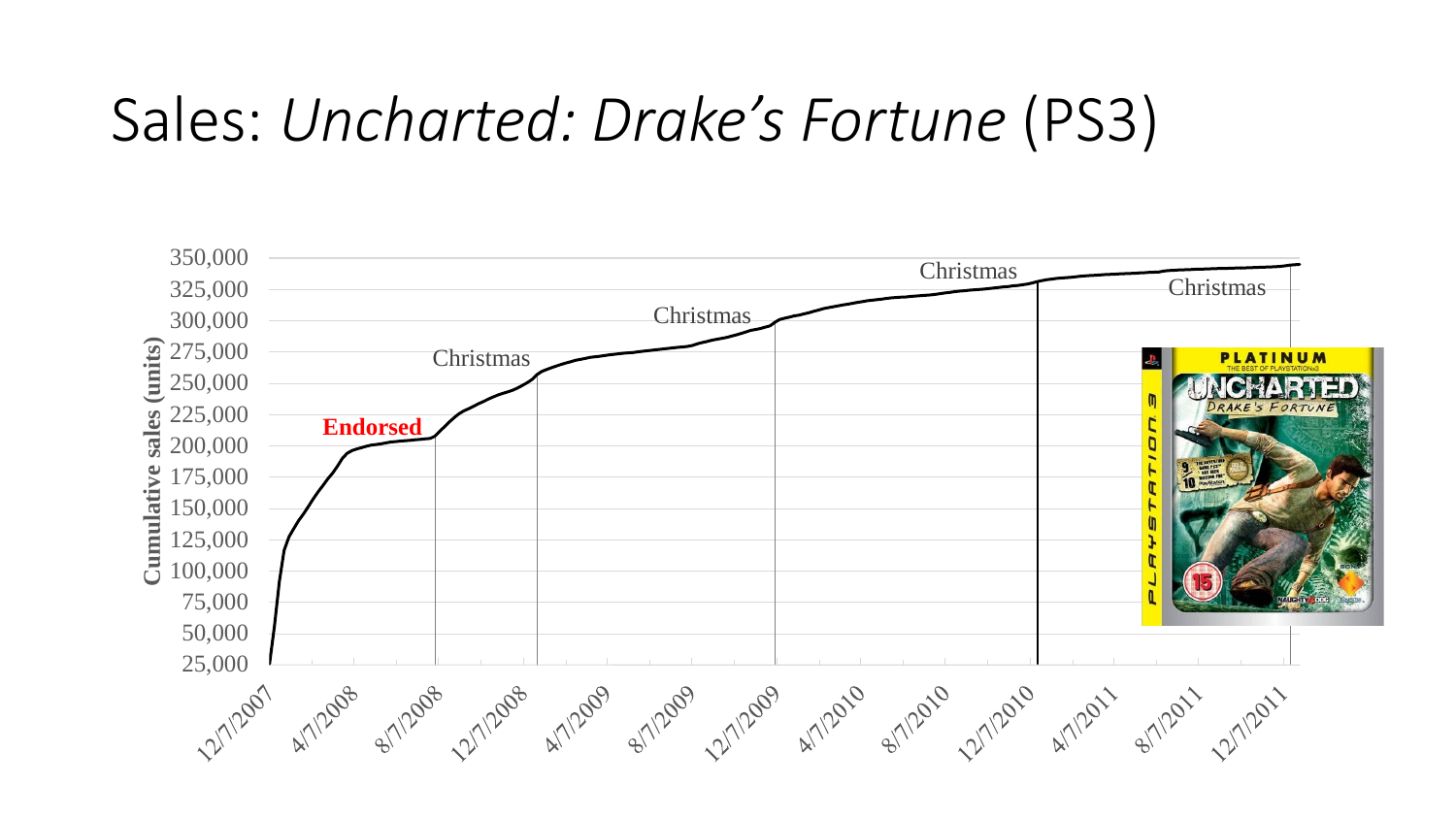# Results for H1-5

- Logistic regression of all 1,011 games estimating probability of receiving platform endorsement
- Control for EU sales, platform, month, and genre
	- *High quality* (i.e. review scores) games are 16 times more likely to receive endorsement (H1)
	- *Top 20% sales rank* games are more likely to receive endorsement but not top 1% (i.e. market leading) (H2)
	- A platform is much more likely to endorse games in high value genres in which the platform does not already have a hit game (*no prior hit in genre \* value of genre*) (H3)
	- Every three month increment in *platform age* reduces the probability for endorsement by 9% (H4)
	- Platform exclusive games are no more likely to be endorsed than multi-homing games (H5)
- Endogeneizing *platform exclusive* (Landsman & Stremersch, 2011) does not change results

|                           | <b>Endorsed</b> |                  |
|---------------------------|-----------------|------------------|
|                           | Logistic        | <b>Treatment</b> |
| High quality              | 16.03*          | $0.06**$         |
|                           | [19.36]         | [0.02]           |
|                           | 5.20            | $-0.01$          |
| Medium quality            | [6.23]          | [0.02]           |
| Top 1% sales rank         | 1.11            | 0.21             |
|                           | [1.53]          | [0.14]           |
|                           | $7.52**$        | $0.42**$         |
| Top 2%-5% sales rank      | $[5.36]$        | [0.09]           |
|                           | $4.49**$        | $0.20**$         |
| Top 6%-20% sales rank     | $[2.06]$        | [0.06]           |
|                           | $0.06**$        | $-0.12**$        |
| No prior hit in genre     | [0.05]          | [0.04]           |
|                           | 1.03            | $-0.04$          |
| <i>Value of genre</i>     | [0.83]          | [0.06]           |
| No prior hit in genre *   | 685.40**        | $0.32**$         |
| value of genre            | [1149.37]       | [0.08]           |
|                           | $0.91*$         | $-0.01*$         |
| Platform age (quarters)   | [0.04]          | [0.003]          |
| <b>Platform exclusive</b> | 1.26            | 0.01             |
|                           | [0.65]          | [0.07]           |
|                           | $27.27**$       | $0.33*$          |
| In(Euro. unit sales)      | [32.83]         | [0.02]           |
| Xbox 360                  | $2.10**$        | $0.04+$          |
|                           | [0.59]          | [0.02]           |
| Month dummies             | YES             | <b>YES</b>       |
| Genre dummies             | <b>YES</b>      | <b>YES</b>       |
|                           | $0.003**$       | 0.002            |
| Constant                  | [0.003]         | $[0.07]$         |
| Observations              | 1011            | 1011             |
|                           | 0.46            |                  |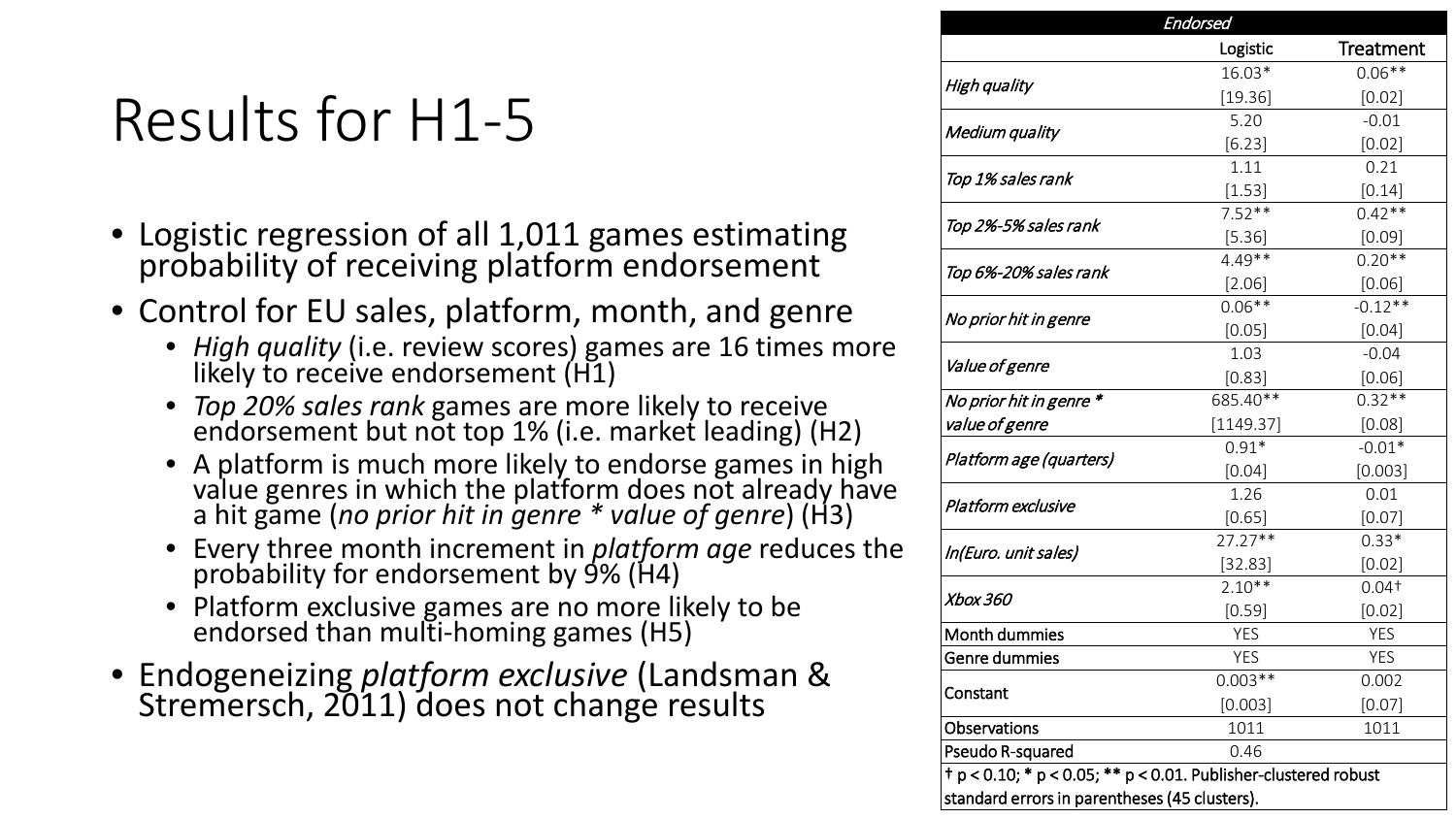#### Results for H6

- Difference-in-difference panel regression of 25 game-pairs where endorsement was conferred on one platform (e.g. PS3) only
- Models include game-pair, game age, and weeks since endorsement fixed effects
- Control for positive cross-side and negative same-side network effects (and price)
	- Endorsed games have 105% higher sales in the post-endorsement period (Model 2, *postendorsement \* endorsed*) (H6)

|                                                                                  | <b>Ln(Unit sales)</b> |                                                                                                                                                                                                                                                             |          |            |
|----------------------------------------------------------------------------------|-----------------------|-------------------------------------------------------------------------------------------------------------------------------------------------------------------------------------------------------------------------------------------------------------|----------|------------|
|                                                                                  | 1                     | 2                                                                                                                                                                                                                                                           | 3        | 4          |
| <b>Post-endorsement</b>                                                          | 0.47                  | $-2.01$                                                                                                                                                                                                                                                     | 0.03     | $-0.54$    |
|                                                                                  | [0.34]                | $[0.34]$                                                                                                                                                                                                                                                    | [0.38]   | [0.37]     |
| <b>Endorsed</b>                                                                  | 0.24                  | 0.21                                                                                                                                                                                                                                                        | 0.02     | $-0.02$    |
|                                                                                  | [0.18]                | [0.19]<br>[0.19]<br>$0.72**$<br>[0.22]<br>$-0.03**$<br>$-0.03**$<br>[0.004]<br>[0.004]<br>$0.43**$<br>$0.37**$<br>[0.05]<br>[0.07]<br>$-0.03*$<br>[0.01]<br>$0.51**$<br>$0.58*$<br>[0.25]<br>[0.18]<br><b>YES</b><br><b>YES</b><br><b>YES</b><br><b>YES</b> | [0.18]   |            |
| Post-endorsement *                                                               |                       |                                                                                                                                                                                                                                                             |          | $0.61**$   |
| <b>Endorsed</b>                                                                  |                       |                                                                                                                                                                                                                                                             |          | [0.22]     |
| Competition                                                                      | $-0.03**$             |                                                                                                                                                                                                                                                             |          | $-0.03**$  |
|                                                                                  | [0.004]               |                                                                                                                                                                                                                                                             |          | [0.004]    |
| In(Platform sales)                                                               | $0.37**$              |                                                                                                                                                                                                                                                             |          | $0.43**$   |
|                                                                                  | [0.05]                |                                                                                                                                                                                                                                                             |          | [0.07]     |
| <b>Average Selling Price</b>                                                     |                       |                                                                                                                                                                                                                                                             |          | $-0.03*$   |
|                                                                                  |                       |                                                                                                                                                                                                                                                             |          | [0.01]     |
| <b>Xbox 360</b>                                                                  | $0.58*$               |                                                                                                                                                                                                                                                             |          | $0.51**$   |
|                                                                                  | [0.25]                | <b>YES</b><br><b>YES</b><br>$4.22**$<br>$[0.76]$<br>8520<br>5944<br>50<br>50<br>0.76<br>0.71                                                                                                                                                                |          | [0.17]     |
| <b>Game-pair fixed effects</b>                                                   | <b>YES</b>            |                                                                                                                                                                                                                                                             |          | <b>YES</b> |
| <b>Game age fixed effects</b>                                                    | <b>YES</b>            |                                                                                                                                                                                                                                                             |          | <b>YES</b> |
| <b>Weeks since end. fixed</b>                                                    |                       |                                                                                                                                                                                                                                                             |          |            |
| effects                                                                          | <b>YES</b>            |                                                                                                                                                                                                                                                             |          | <b>YES</b> |
| <b>Constant</b>                                                                  | $4.22**$              |                                                                                                                                                                                                                                                             | $5.40**$ | $5.36**$   |
|                                                                                  | [0.75]                |                                                                                                                                                                                                                                                             | $[1.06]$ | [1.09]     |
| <b>Game-week observations</b>                                                    | 8520                  |                                                                                                                                                                                                                                                             |          | 5944       |
| Games                                                                            | 50                    |                                                                                                                                                                                                                                                             |          | 50         |
| <b>Overall R-squared</b>                                                         | 0.76                  |                                                                                                                                                                                                                                                             |          | 0.72       |
| $\dagger$ p < 0.10; * p < 0.05; ** p < 0.01. Publisher-clustered robust standard |                       |                                                                                                                                                                                                                                                             |          |            |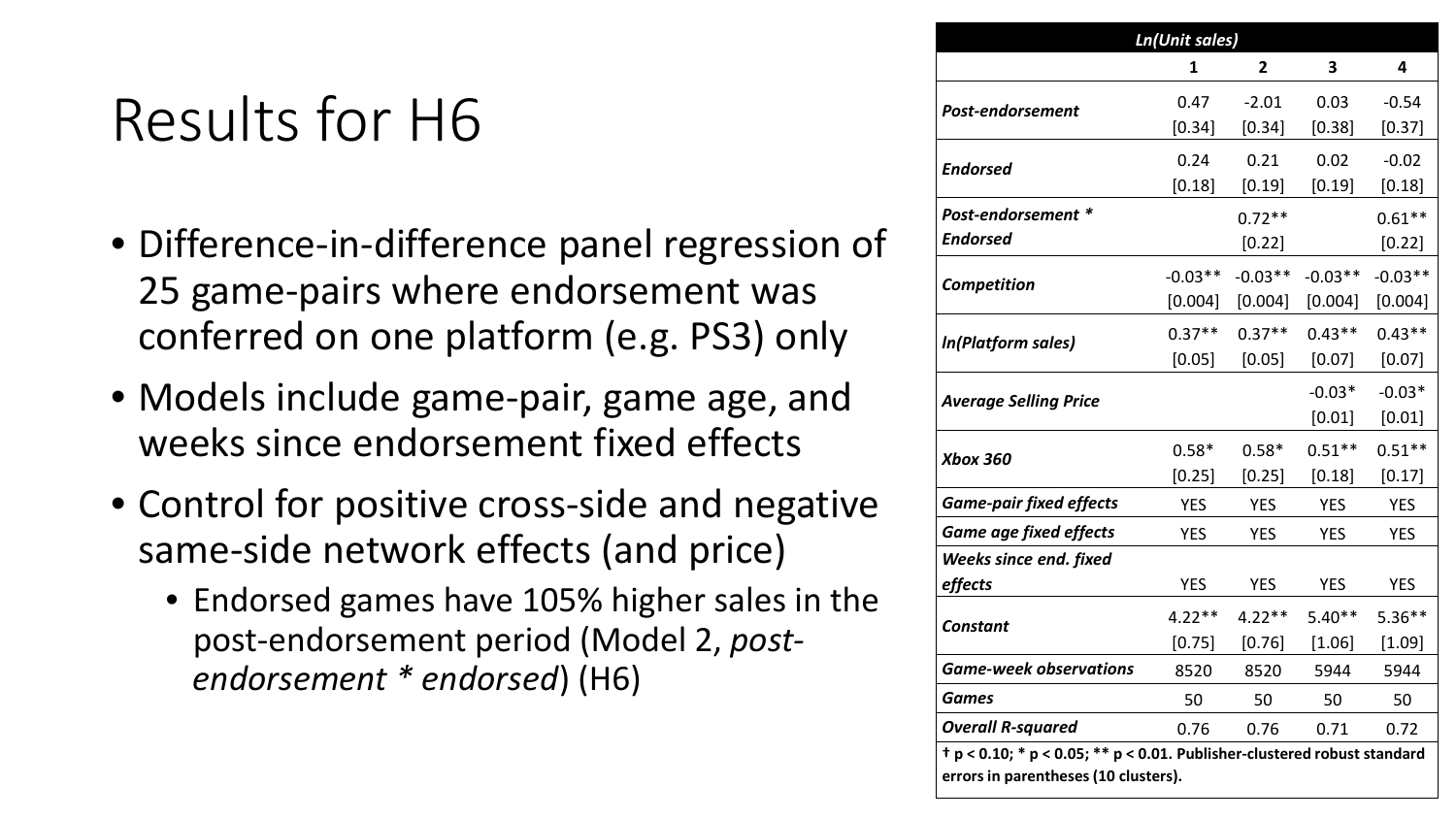## Results for H7-8

- OLS regression of *sales increase* (relative measure) for all 133 endorsed video games
- Controls for length of endorsement period, platform, month, and genre fixed effects
	- Games with exceptional quality but not market-leading sales (*high quality\* bottom 21-100 sales rank*) experience 12% higher sales increases subsequent to endorsement (H7)
	- Launching endorsed re-releases 272 days later than average (*ln(Age at endorsement*), reduces sales increase by two per cent (H8a)
- Controlling for non-random selection of endorsed re-releases (Heckman) does not change results

|                                                                | <b>Sales increase</b> |                  |  |  |
|----------------------------------------------------------------|-----------------------|------------------|--|--|
|                                                                | <b>OLS</b>            | <b>Treatment</b> |  |  |
|                                                                | $-0.08$               | $-0.01$          |  |  |
| <b>High quality</b>                                            | [0.05]                | [0.08]           |  |  |
|                                                                | $-0.17**$             | $-0.13*$         |  |  |
| <b>Medium quality</b>                                          | [0.05]                | [0.05]           |  |  |
| Bottom 21-100% sales rank                                      | $-0.04$               | $-0.10$          |  |  |
|                                                                | [0.05]                | [0.08]           |  |  |
| <b>High quality * Bottom 21-</b>                               | $0.12*$               | $0.12*$          |  |  |
| 100% sales rank                                                | [0.05]                | [0.05]           |  |  |
| <b>Medium quality * Bottom</b>                                 | 0.11                  | 0.09             |  |  |
| 21-100% sales rank                                             | [0.08]                | [0.07]           |  |  |
|                                                                | $-0.12**$             | $-0.12**$        |  |  |
| In(Age at endorsement)                                         | [0.04]                | [0.04]           |  |  |
| <b>Length of endorsement</b>                                   | $0.02**$              | $0.02**$         |  |  |
| period (quarters)                                              | [0.004]               | [0.003]          |  |  |
| <b>Xbox 360</b>                                                | $-0.01$               | $-0.004$         |  |  |
|                                                                | [0.02]                | [0.03]           |  |  |
| <b>Calendar month dummies</b>                                  | <b>YES</b>            | <b>YES</b>       |  |  |
| <b>Genre dummies</b>                                           | <b>YES</b>            | <b>YES</b>       |  |  |
| <b>Constant</b>                                                | $0.77**$              | $0.58*$          |  |  |
|                                                                | [0.22]                | [0.25]           |  |  |
| <b>Games</b>                                                   | 133                   | 133              |  |  |
| <b>R-squared</b>                                               | 0.53                  | 0.53             |  |  |
|                                                                |                       | 0.06             |  |  |
| <b>Inverse Mills Ratio (<math>\lambda</math>)</b> <sup>a</sup> |                       | [0.06]           |  |  |

**standard errors in parentheses (18 clusters).**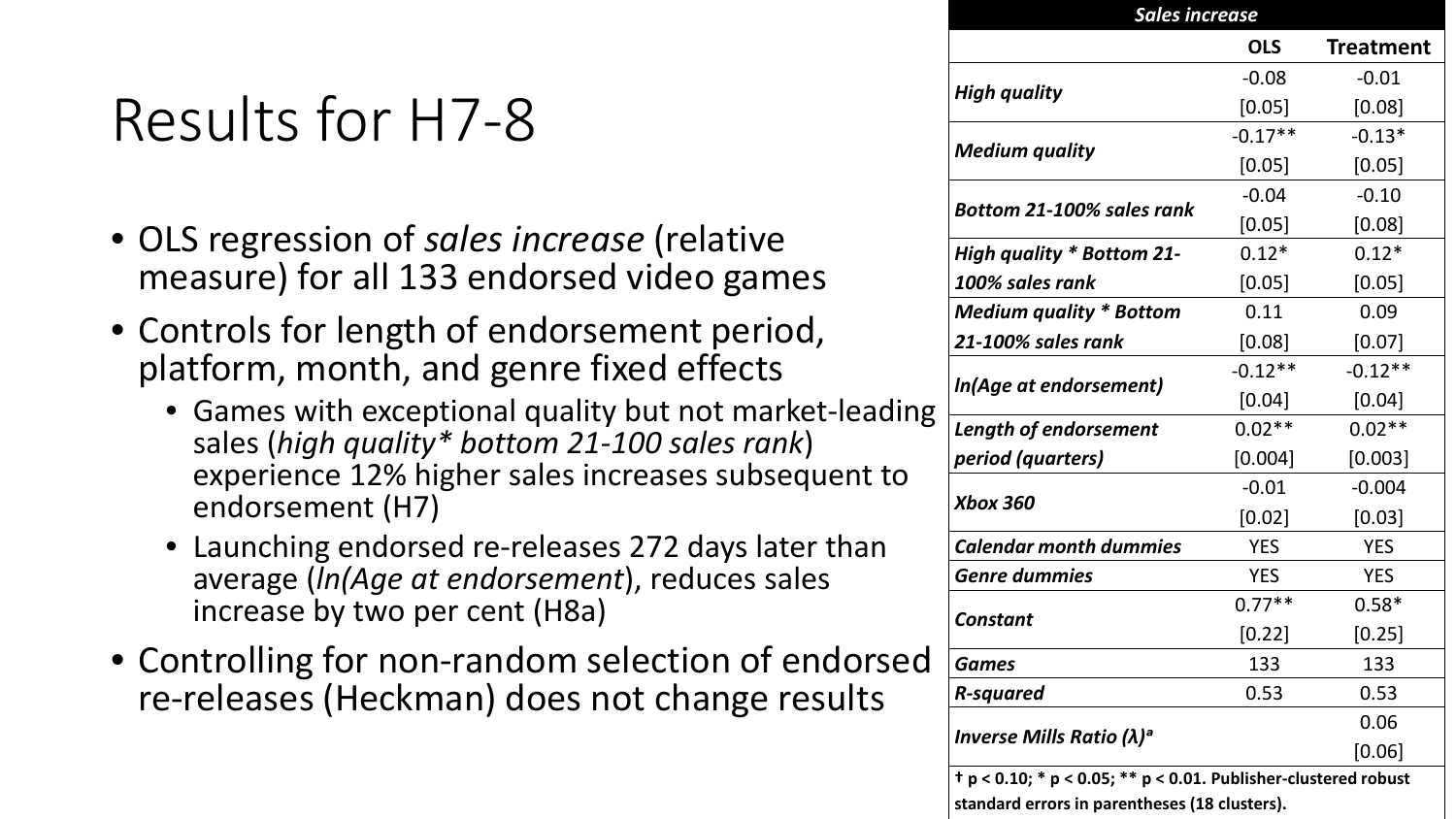# Overview of Findings

| <b>Selection of Complements for endorsement</b> |                                                                                                                               |                      |  |  |
|-------------------------------------------------|-------------------------------------------------------------------------------------------------------------------------------|----------------------|--|--|
| H1                                              | Platforms endorse complements of exceptional quality                                                                          | SUPPORTED*           |  |  |
| H <sub>2</sub>                                  | Platforms endorse complements of superior but not market-leading sales                                                        | SUPPORTED**          |  |  |
| H <sub>3</sub>                                  | Platforms endorse complements in high value categories without market-<br>leading complements                                 | SUPPORTED**          |  |  |
| H4                                              | Platforms endorse complements that launch early in the platform lifecycle                                                     | SUPPORTED*           |  |  |
| H <sub>5</sub>                                  | Platforms endorse platform-exclusive complements                                                                              | <b>NOT SUPPORTED</b> |  |  |
| <b>Outcomes of Platform Endorsement</b>         |                                                                                                                               |                      |  |  |
| H <sub>6</sub>                                  | Platform endorsements boost complement sales                                                                                  | SUPPORTED**          |  |  |
| H7                                              | Complements of exceptional quality but not market-leading sales gain<br>greater sales increases from platform endorsements    | SUPPORTED*           |  |  |
| H <sub>8</sub> a                                | Complements that receive an endorsement earlier in their lifecycle reap<br>greater sales increases from platform endorsements | SUPPORTED**          |  |  |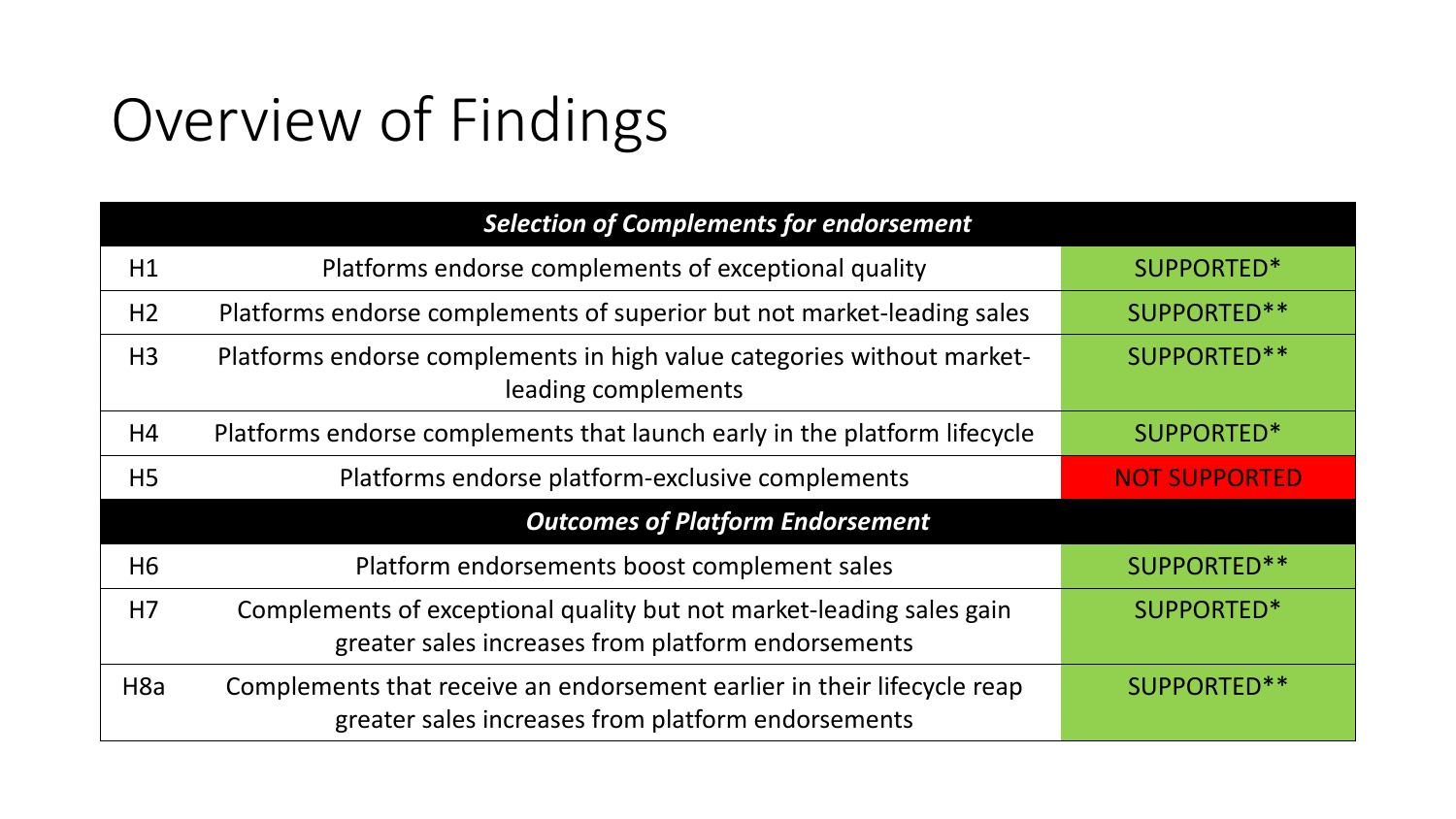### Discussion and Conclusions

- Endorsements are a valuable lens to examine value creation and value capture in platform markets
	- Unlock and capture value by endorsing complements of high quality with superior but not market leading sales performance
	- Platforms manage depth and breadth of platform by endorsing complements in high value categories without any recent 'stars'
	- Platform endorsements create value, with the highest marginal value created early in the lifecycles for high quality but not market leading complements
- Later in platform lifecycle complements have weaker bargaining position and encounter stronger competitive crowding effects, implies that it's not just the size of the installed base that matters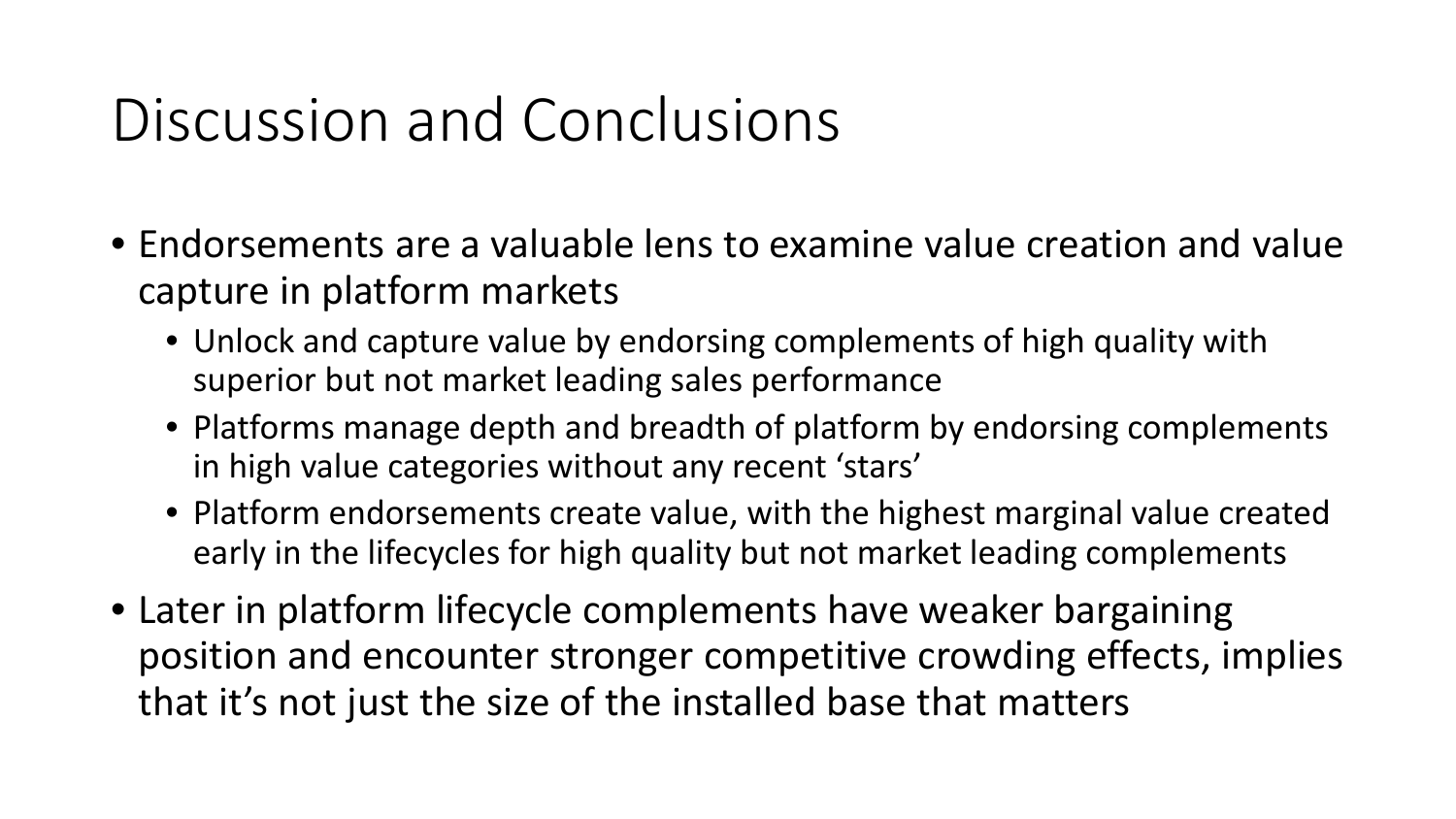### Discussion and Conclusions

- Contribute to work on strategic governance of multisided platforms (Boudreau & Hagiu, 2009; Eisenmann *et al.*, 2009; Hagiu, 2014; Schilling, 2009; Wareham *et al.*, 2014)
- Value creation and value capture are more complex in platform markets
	- Take into account complementors' bargaining position
	- Aim to support complements with highest marginal value
	- Platform owners have limited resources to add value to complements
	- Platform owners need to be wary of competition between complements
- While platform owners might want best-in-class complements for their system, investment in the "up and coming" complements might enable it to unlock and capture the most value